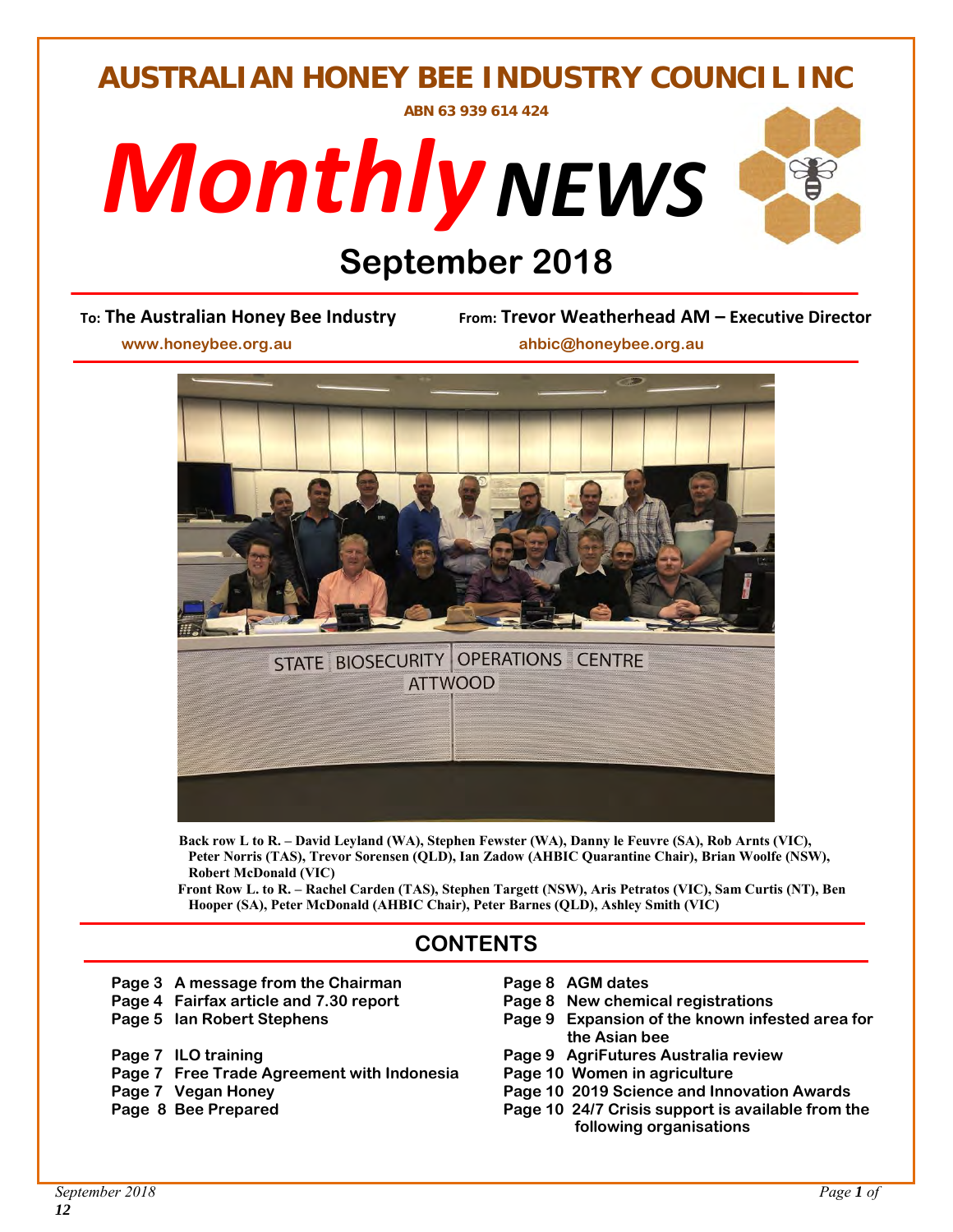## **AUSTRALIAN HONEYBEE INDUSTRY COUNCIL INC**

**ABN 63 939 614 424** 

The Australian Honey Bee Industry Council (AHBIC)

is the **Peak Industry Body for the Australian Beekeeping Industry** working for all within our industry including

**honey producers, honey packers, pollinators, queen bee breeders, equipment manufacturers/suppliers**.

We urge beekeepers to support those

Packers, Queen Bee Breeders, Equipment Manufacturers/Suppliers who contribute to AHBIC.

The following list recognises contributions received since

### **1 October 2017**

*A number of generous Contributors wish to remain anonymous* 

**Thank you to all our contributors & supporters***.* **AHBIC appreciates your generous & ongoing support**

## Friends of AHBIC - Voluntary Contributions

#### **PLATINUM PLUS**

**PLATINUM**  Capilano Honey Ltd Beechworth Honey Pty Ltd

**GOLD PLUS**  Sterling Kershaw & Co

#### **GOLD**

Australian Honey Products P/L Aust Maunuka Honey Assoc Inc Clarke, RK & AM Cotton, Allan & Michelle Hampel, SJ & SM Weerona Apiaries

**SILVER** 

Arnts, Rob & Steff Amateur Beekeepers Assn of NSW Australian Quality Honey P/L Bee Services Bowman, Phillip & Theresa Brenton, Daryl Bush Honey (J & J Midgley) Cairns District Beekeeping Assoc Casey, Cooper Davies Apiaries Honey Producers of Australia P/L Jensen, Rick Kuyan Apiaries Le Feuvre, Danny Linklater-Steele, James Manuka Life Pty Ltd McDonald, Peter & Michelle Mitchie, Robert & Raelene Saxonbee Enterprises Southern (Tas) Beekeepers Assoc Zadow-IM & MJ Zadow Trust

#### **BRONZE**

Desert Breeze Honey Dewar, RJ & MJ Lutze, Brett & Lynda Pure Peninsula Honey

#### **COPPER**

Barnes Apiaries Pty Ltd Bayside Beekeepers Assoc Inc Bee Scientifics (Gerdts, Jody) Bec's BeeHive Beekeeping **Supplies** 

Bricknell, Jack Briggs, David Cooper, Barry Curless, David Dewar, Paula Frost, Liz Gold Coast Amateur Beekeepers Society Ltd Hampson, Terry (Daybreak Apiaries) Hum Honey (Leisa Sams)

Ipswich & West Moreton Beekeepers Assoc Inc Jordan, Corrine McDonald, Robert Northside Beekeepers Assoc NT Bees (Aust) Pty Ltd Porter, ML & DJ Ridley Bee Products Rudder, Janine (JBR Bees) Ruge, Clinton Watson, James Weatherhead, Trevor & Marion Westlands Honey Beverley WA

#### **OTHER**

Beechworth Honey Pty Ltd *(on behalf of some producer-suppliers)* Godman, Phil Knox, Kathy Verrenkamp, Leonard West-Bee Honey

#### **HONEY PRODUCERS**

Abbott, B & Proudford, R Active Medicinal Honey Bees Neez Apiaries Blair, Shona Bliss, Stephen Costa, Daniel (Costa Honey) Davey, Robin Faithfull, Mark Gells Honey Maryborough Glasby, Garry Grizzly Bear Apiaries Harvey, Andrew Hooper, Ben (Hooper Honey) Hoskinson, HL & HM 

Jones, Daniel Klinger, Craig Lukas, Barbara Masters, Neil & Sharon MacGibbon, Kevin McGlew, Gary Naicol Pty Ltd Nairn, Mal Plum, Len & Susan Ruge Honey Shaw, Robert Targett, Stephen Trigg, Margaret Walkabout Apiaries

#### **PRODUCER/PACKERS**

Australia's Manuka P/L Backyard Beekeeping Ballarat Bee Happy Apiaries Clifford, David Heritage Honey Honey I'm Home R.Stephens

#### **HONEY PACKERS**

Gustare Honey Australia P/L Superbee Honey Factory

#### **BEEKEEPING GROUPS**

Ballarat Regional Beekeepers **Inc.** Inc. Inc. Inc.

Gold Coast Regional Beekeepers Inc

#### **BEEKEEPING EQUIPMENT MANUFACTURER/SUPPLIER**

Ecrotek Hornsby Beekeeping Supplies Quality Beekeeping Supplies Redpaths Beekeeping Supplies Schutz Australia Pty

 *All rights reserved. This publication is copyright and may not be resold or reproduced in any manner (except excerpts for bona fide study purpose in accordance with the Copyright Act) without the prior consent of the Publisher. Every effort has been made to ensure that this newsletter is free from error or omissions. However, the Publisher, or its respective employees or agents, shall not accept responsibility for injuries, loss or damage occasioned to any person acting or referring from action as a result of the material in this newsletter whether or not such injury, loss or damage is in any way due to any negligent act or omission, breach of duty or default on the employees or agent*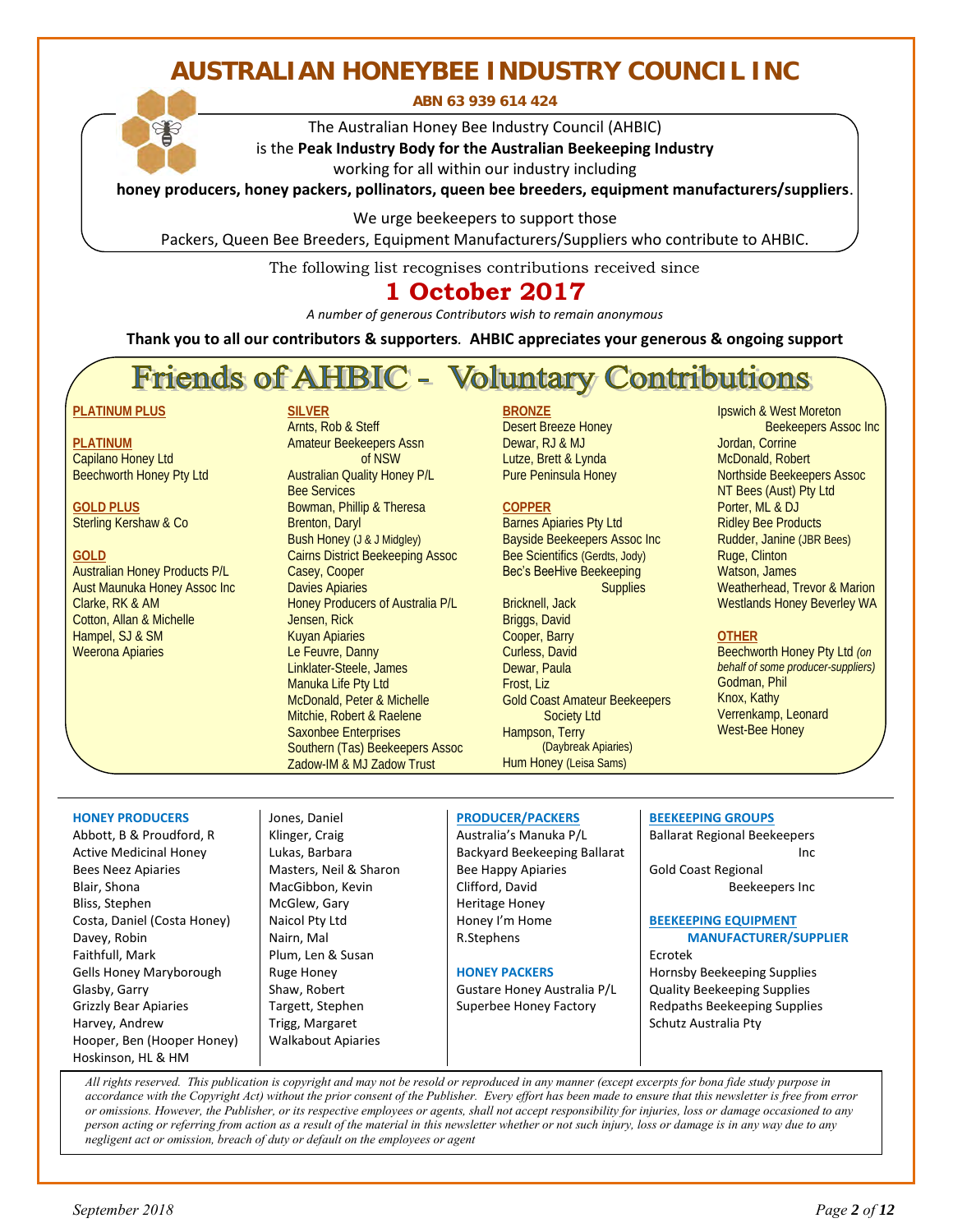#### **A MESSAGE FROM THE CHAIRMAN.**

The last few weeks have been very eventful. Not only have we entered one of the busiest times of year for beekeeping, but the industry has been under intense media scrutiny concerning allegations of adulterated imported honey. However, this media attention has now become even more heightened with Australian Honey implicated as well.

This has created a great deal of uncertainty within the industry and any potential impact this may have on sales and prices. This has only added to the hardship of the drought already affecting both beekeepers and other industry players and the prospects of a very poor honey season this coming year.

This coming week there may be more uncertainty that may affect us all. I implore all of you, look out for each other, support each other and don't be afraid to ask a colleague how they are travelling. Remember, we are all in this situation together.

We are both an industry and a community all bound together in our shared passion for what our little creature, the honey bee, can do and the magnificent product it creates. In times like this, we need to focus on the positive aspects of the Australian honey bee industry and what we provide for Australia.

At AHBIC we adopted the phrase "A small industry with a BIG impact" in our strategic plan because in one statement it exemplifies who and what we are. We are a small group, more like a family really, but our impact to Australia's food security is huge. At times, we have differences of opinion, but in the end, we need to look after each other like a family. No one understands the highs and lows of beekeeping better than another beekeeper. Fluctuating prices, adverse weather events, the smell of honey as you drive in to a yard of bees, the widely diverse parts of the country we get to see.

But we can't forget our industry is more than just beekeepers. We could not survive without our consumers, honey packers, equipment and service suppliers, along with a team of dedicated governmental staff who support us. They are all as much a part of our industry as the beekeepers themselves. Poor media attention on the Honeybee industry affects us all.

Lastly, I offer you some of the positive things to focus on for our industry. If we all promote the best aspects of our industry we will go a long way to improving our whole beekeeping community and protecting our way of life.

Australia produces the best honey in the world, bar none. Examples are:

- \* We have the highest antibacterial activity Manuka available anywhere in the world.
- \* Even higher anti-bacterial qualities can be found in Jarrah honey varieties from Western Australia.
- \* Australian honeys such as Yellow Box possess unique low GI properties.
- \* Our high anti-oxidant and pre-biotic honeys improve people's gut health and overall well-being.
- \* Australia has spectacular varieties of honey that cover the full range of colours and flavours.
- \* No chemical residues from the treatment of Varroa are present in any Australian honey or beeswax.

\* We boast the healthiest bee populations in the world with the least diseases or parasites to endure, the least use of chemicals and cleanest environment in which bees are lucky to forage.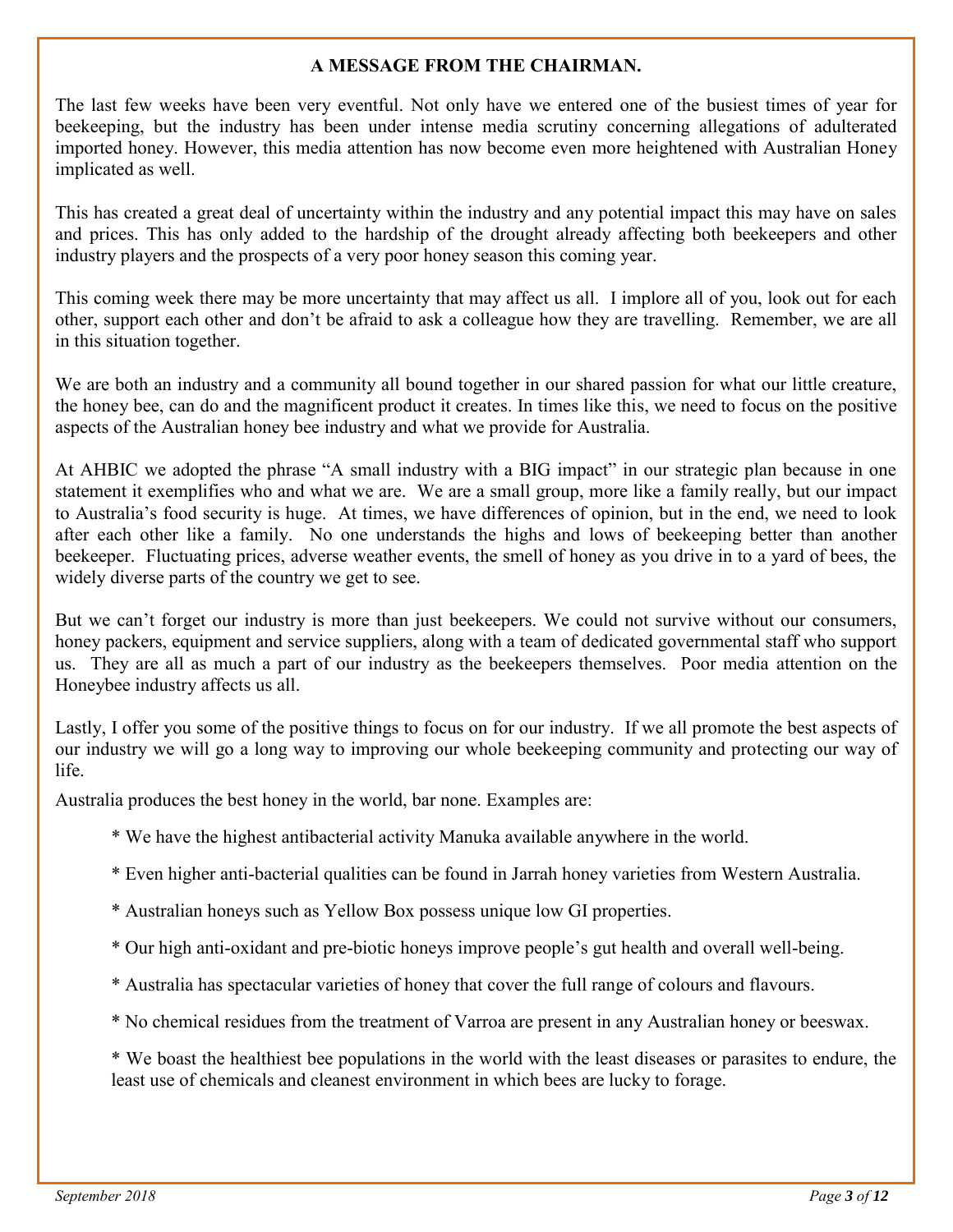#### **FAIRFAX ARTICLE AND 7.30 REPORT**

The research paper from Macquarie University came out on Tuesday 2 October. The Fairfax newspapers ran a report on this study on Wednesday 3 October. Unfortunately we could not access a copy of the paper till late on Tuesday 2 October despite, it would seem, the journalist having received a copy prior to this. It also ran on the 7.30 report on Wednesday 3 October.

So what does the study say? It is saying that 18% of Australian honey is adulterated. Unfortunately it does not identify where the honey came from so there is no chance for anyone to be able to do trace back to see if they can identify a problem.

However Capilano have been in contact with Professor Mark Taylor, one of the authors, and on their website Capilano have the following quote from Professor Taylor "Our study was an aggregation of results from testing honey from a variety of commercial sources and is not indicative of the purity levels of any specific brand of honey. The results of Capilano's own testing are not inconsistent with our study."

Also in some of the results for the C4 sugar there are a few questions to raise. There were two (2) samples from Tasmania that are claimed to be adulterated. We know that under the Codex Alimentarius that leatherwood is one of the honeys that can have a higher natural sugar content and this is allowed for under the Codex. So the results for the Tasmanian honey, if leatherwood, would indicate that it is within the Codex for C4 sugar so therefore is possibly not adulterated.

Similar with the other Australian produced honeys listed in Codex that can also have a higher C4 sugar level, river red gum, lucerne, citrus & Menzies banksia. If these are the varieties in the samples then they are possibly not adulterated.

There are three (3) results for C4 sugar showing negative results. Asking around I cannot get a rational explanation as to how you can get a negative result for something that is supposed to be there.

Also disappointed at some of the inaccuracies in the Fairfax report. They say that one of the authors "decided to test Australian honey after a honey company was fined in Australia in 2016 for selling fake honey". Now if this is referring to the Victoria honey and the ACCC fining Basfoods, that was in 2014. Also it was not a honey company but an importer. It was not Australian honey but Turkish which was shown as such on the label. Sure it was not honey but it was not Australian.

The article also says that our Chair, Peter McDonald, was briefed by one of the authors on the results of the study. This is not correct. Peter was given the failure rates and nothing else. One of the authors emailed on a copy of the paper to Peter at 8.41pm on Tuesday 2 October and as Peter was out shifting bees onto apple pollination he did not get home to see the paper till around 10.30 that night.

By not revealing the sources of the honey it means that all Australin honey is now being tarred with the same brush. As stated above it also means there is no way to trace back to see if a problem can be identified.

It is not clear from the paper if what is claimed to be honey from a State was actually produced in that State or packed in that State. Could be significant as we know that there are other Australian honeys under the Codex, as listed above, that have higher natural sugars and are listed in the Codex.

It seems that we now have to get some interpretation of the results to see if some that are claimed as adulterated are actually covered for a higher natural sugar content under the Codex Alimentarius.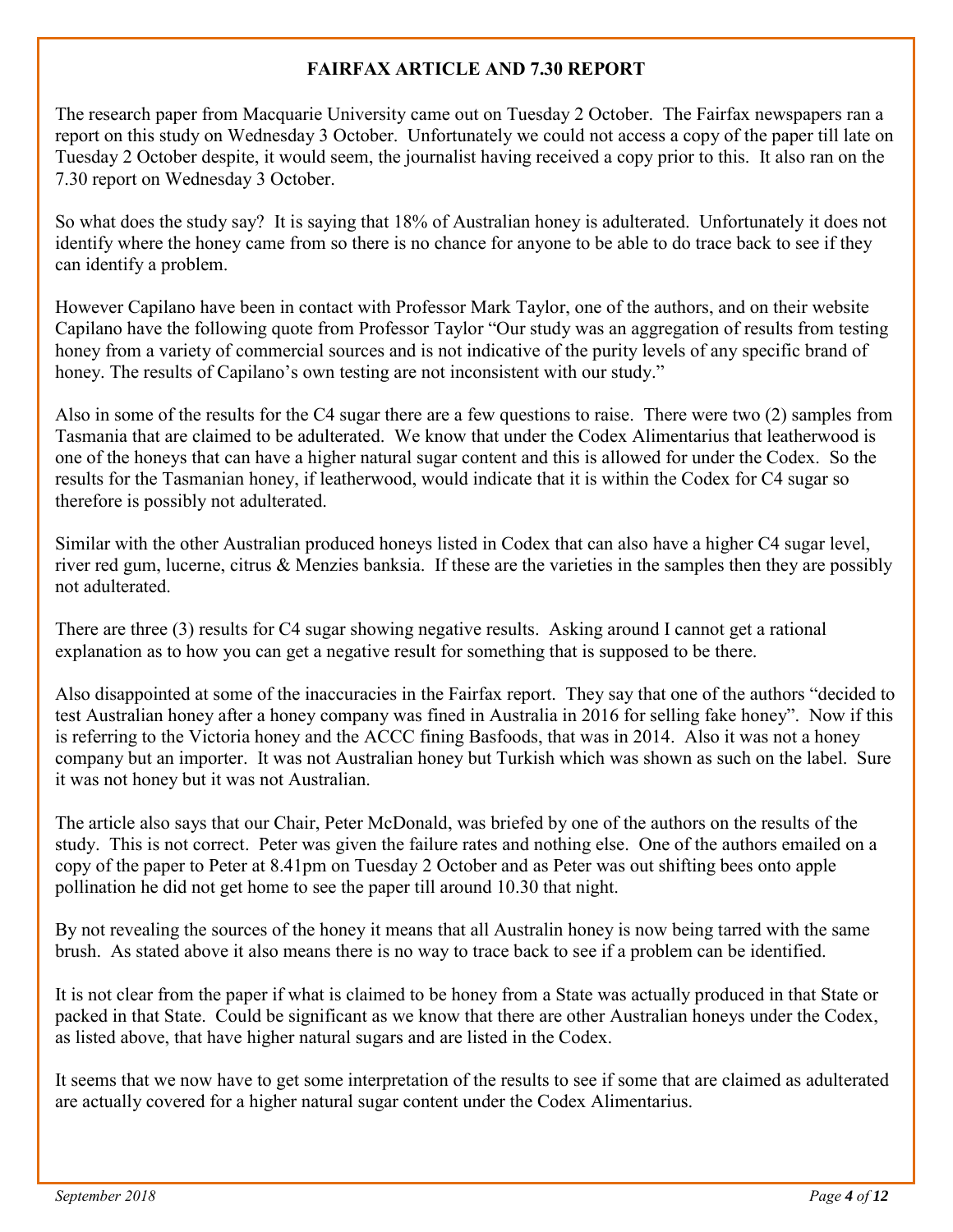#### **IAN ROBERT STEPHENS – 16.5.1930 – 28.8.2018**

There was a Memorial Service held for Ian at the Mole Creek Memorial Hall on Sunday 23 September, 2018. I was privileged to be able to attend. The hall was full.

Below is a tribute to Ian which appeared in the Tasmanian Beekeepers Association September newsletter. My thanks to Liz Douglas, the Editor, for allowing me to use her tribute.

A couple of extra details about Ian are that he and Shirley were awarded the AHBIC Award of Excellence in 2006. Ian was also a life member of the Tasmanian Beekeepers Association and the Mole Creek Progress Association and a member of the Honey Packers and Marketers Association of Australia.

*When Robert Stephens returned from serving overseas in World War I he purchased two acres of land in Mole Creek and began a beekeeping business. Robert was married in 1929 and the following year, 1930 his son Ian Robert Stephens was born at Nurse Munnings Private Hospital, 'Montrose', in Launceston. The now famous 'Golden Bee' honey label also came into existence in 1930.*



*Growing up Ian had a love of and an affinity with nature. He was involved with the Young Farmers and often won awards, especially for his fat lambs, his Australorp poultry, his Cocker Spaniel, his cabbages and his flowers. Ian's talents were not confined to animals and in 1950 he won an award for his photography.* 

*Growing up in such close proximity to the bees, Ian was of course involved with them. In fact he said that he began with the bees at such a young age he simply had no memory of the first time he handled them.* 

*By the age of 20 Ian was well established in the beekeeping industry and he attended the 5th conference of the TBA held in the Ulverstone Parish Hall in July 1950. From this day forward Ian made sure he attended each conference and being in a wheelchair did not prevent him from attending in 2018.* 

*From 1951 onwards Robert Stephens began to concentrate on leatherwood honey, taking his hives to the West Coast, involving lots of heavy and hard work in manually loading and unloading hives. Ian was no stranger to hard work and loading in this way was the way he preferred things to be done. He was most definitely not a fan of hives on pallets and mechanical loading. Putting 4 hives onto each pallet and only 48 hives on a 50 hive site was not the way to work as far as Ian was concerned. He made up his own small pallets to hold 2 hives only, so that the sites were utilized to capacity as they always had been.* 

*In October 1966 Ian took over the business. In December 1968 he commenced an expansion of both buildings and machinery. Further expansions were carried out in 1973-74 and also in 1980. Despite being busy with the expansions and keeping the hives healthy Ian still made time for wider beekeeping matters. He began sitting on the TBA Executive Committee in 1968 and served in this capacity for around 40 years. Ian was also involved in many sub-committees and committees associated with the TBA. He was an active member of the FCAAA for many years. In more recent years he was involved with the Disease Management Committee and he attended his last meeting for them in July this year – ill health and wheelchair aside, Ian was still intent on being involved and doing his part.*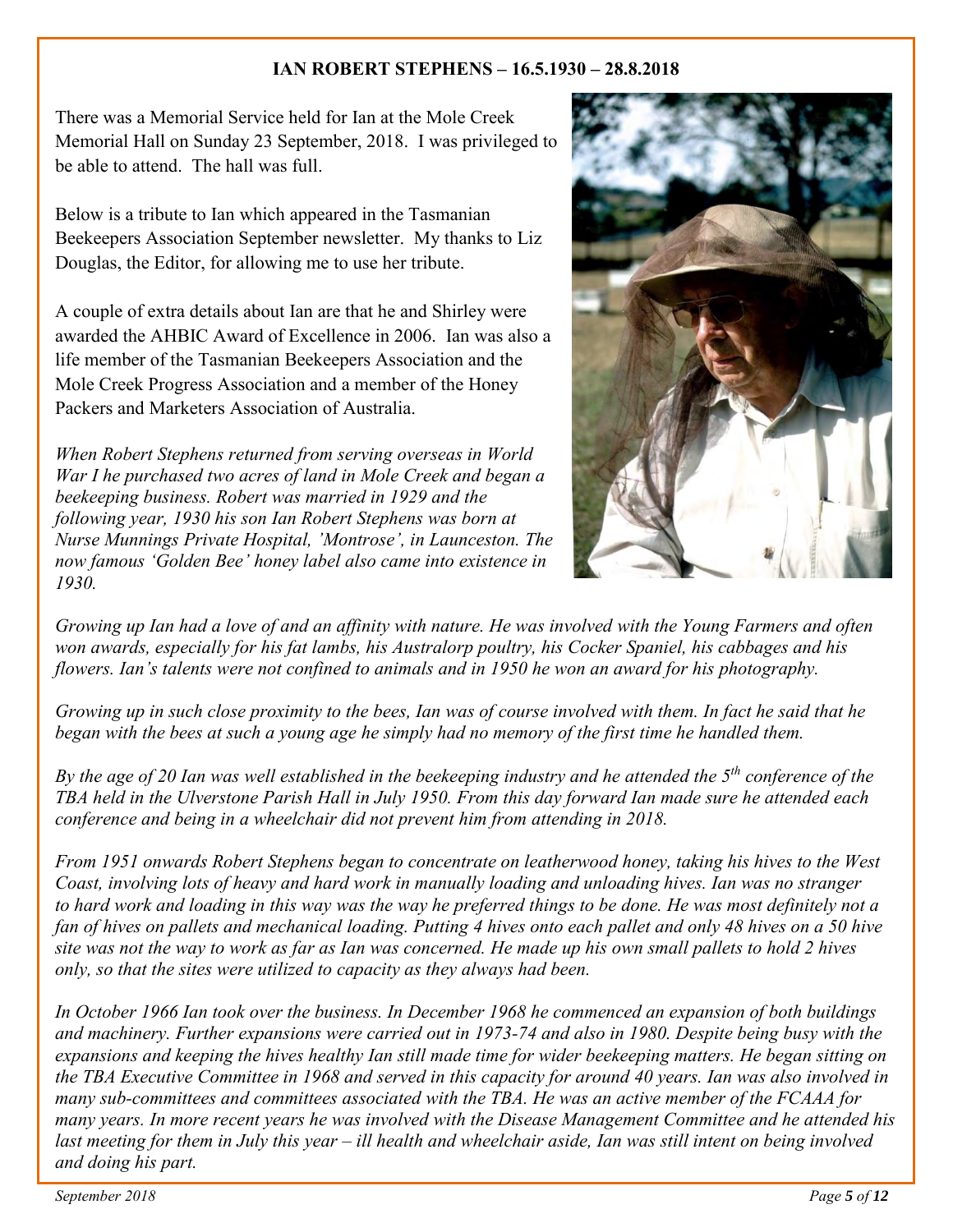*Lindsay Bourke said Ian was a wonderful worker for the beekeeping industry and he remembers when he was first Chairman of AHBIC several years ago there was a space on their executive. Plenty of people had ideas on what should be done, however as usual nobody wanted to volunteer to actually do the work. Someone in the room nominated Ian whose reply was 'if you think I can do it, then I will'. Ian was at this time 80 years of age and of course he did do it and did it well.* 

*Ian was not only involved with beekeeping matters. He was also very active in his home town of Mole Creek. If anything needed doing in the public arena then Ian was involved - from the local school to the Mole Creek Progress Association. Ian was also a Life Member of Probus.*

*Ian worked very hard at both the beekeeping and the marketing and the business flourished under his leadership, enabling a third generation to work with the bees. In 2009 the business was running 2400 hives and producing 300 tonnes of honey a year, all sold in advance: a wonderful tribute to Ian's efforts.* 

*In June 2011 the honey factory, apiary and the family residence were provisionally accepted into the Tasmanian Heritage Register. Ian was particularly proud of this. He said "This means a lot to our family. It means the work the whole family has done is recorded, and that really is quite an honour. Iwanted this place in the Register in fact, to protect it for future generations and to highlight the tremendous history we have here."* 

*Ian's pride in this achievement can be seen at :<https://www.youtube.com/watch?v=pBAYs76JRac>*

*In 2016 there was further expansion with the opening of a large storage shed big enough to house the trucks as well as other equipment. Ian and Shirley Stephens hosted a large and very successful Field Day to celebrate the opening of the shed.* 

*Under Ian's tutelage the third generation have kept up the family tradition of queen bee breeding and hive recording begun by Robert Stephens. Lindsay Bourke says he has never heard of any other business of this size or larger that uses a card recording system for each and every hive : traceability over and above what anyone else does anywhere in the world. Not only is this a marvellous achievement, it is also a tremendous amount of work. Ian's style of beekeeping is one most beekeepers would wish to emulate.*

*In 2000 author and photographer Steve Holland published a book titled 'Australians'. This book featured a section on 'Ian Stephens, beekeeper, Mole Creek, Tasmania'. Some small recognition of Ian's contribution to, and love of, beekeeping.* 

*Ian liked to keep up to date with what was happening in the industry and with anything that would affect future beekeeping. I recently had a discussion with him where he moved onto talking about the environment and how he felt it was affecting beekeeping. Ian said that beekeeping and honey production were not what they were in his early days. He said honey quality and production had decreased quite a lot since he first started working with the bees and he felt that this could be put down to damaging changes to the environment, chemical use and climate change. He hoped that people would wake up to this and make changes before it was too late. Ian said 'we need a lot more hives today to make the* 

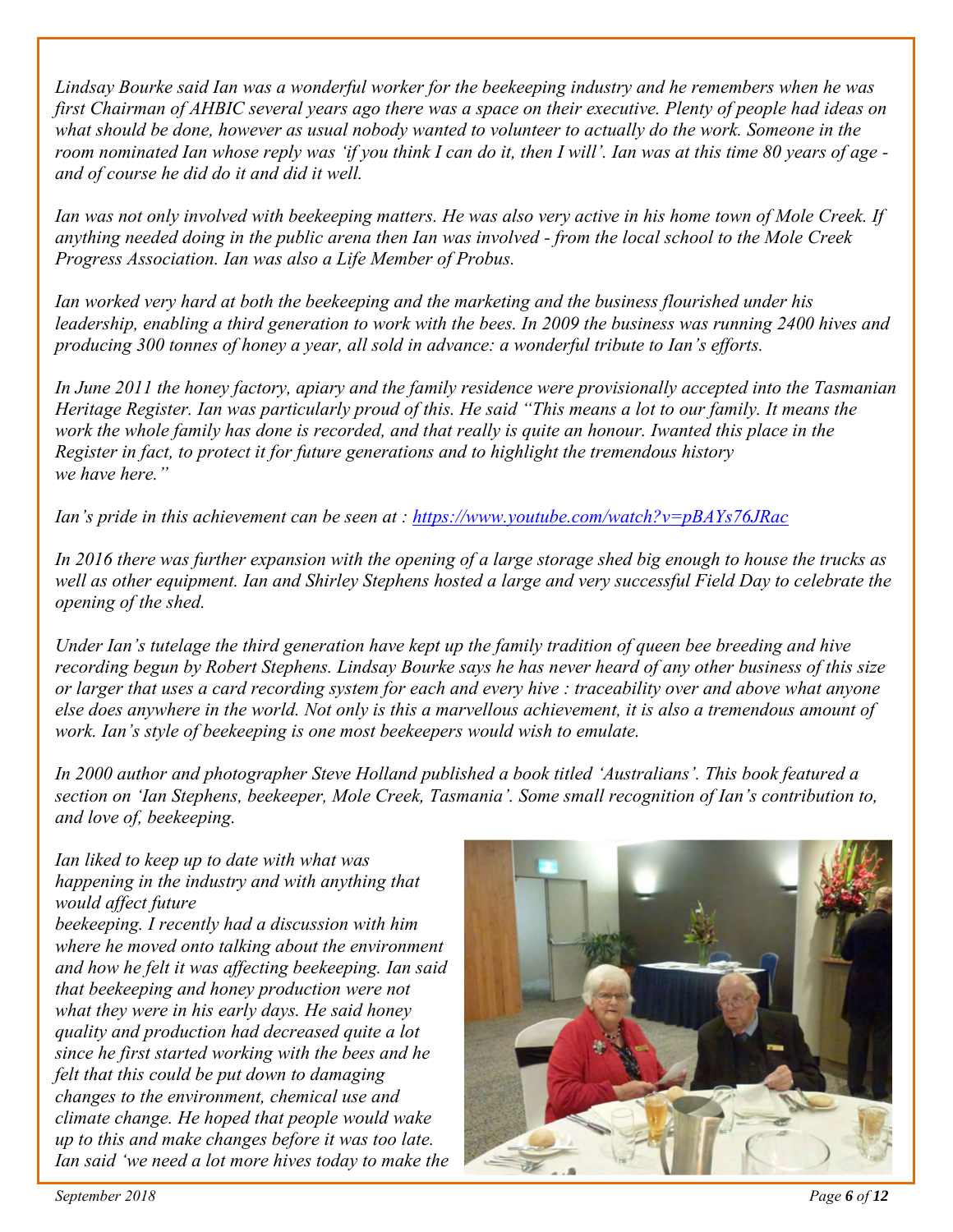*same amount of honey we made from fewer hives years ago.'* 

*Ian not only worked with his bees, but he cared for them as well. He preferred not to engage in pollination for profit as he felt it was far too hard on the bees themselves. This was also why he watched changes to the environment. He wanted his bees to have a good, healthy life.* 

*Ian was very proud to see the esteem his business is held in worldwide. Not only does it feature in 'Wikipedia', but it is mentioned in quite a few blogs on honey by people in all areas of the world. As a small token of the esteem he was held in, Ian was made a life member of the Tasmanian Beekeepers' Association.* 

*Ian Stephens, Master Beekeeper and a true gentleman; a great loss to the beekeeping industry both in Tasmania and nationwide.* 

#### **ILO TRAINING**

AHBIC arranged for the Industry Liaison Officer (ILO) training of beekeepers from the various States. Their photo is on the front page. It has been many years since there were beekeepers trained in the ILO role and many of those previously trained are no longer in the industry.

The training was conducted by the Victorian Department and AHBIC thanks them for this training.

It is most likely that there will need to be more training in the future. If you get a chance, talk with one of the participants to find out what they learnt.

#### **FREE TRADE AGREEMENT WITH INDONESIA**

I have been in contact with the Department of Foreign Affairs and Trade and they advised me that under the soon to be signed Free Trade Agreement with Indonesia the tariff on honey will drop to zero by 2033.

Currently under the ASEAN agreement the tariff will drop from 5% to 4% at the end of this year and then it decreases in 0.25% increments every year from then on.

#### **VEGAN HONEY**

Disappointingly the ACCC have advised they are taking no further action on our complaint about the Vegan Honey.

To quote from their letter "*It is not possible for us to investigate every matter raised with us, and when we act on a matter it is with a view to maximise our impact and influence industry compliance*." It was only a couple of years back that when the ACCC Chair was asked at Senate Estimates if he had enough staff to carry out his work he said yes. Looks like that is not now the case when they say they cannot investigate every matter raised with them.

We still have the complaint in with the NSW Food Council but I have heard nothing from them to date.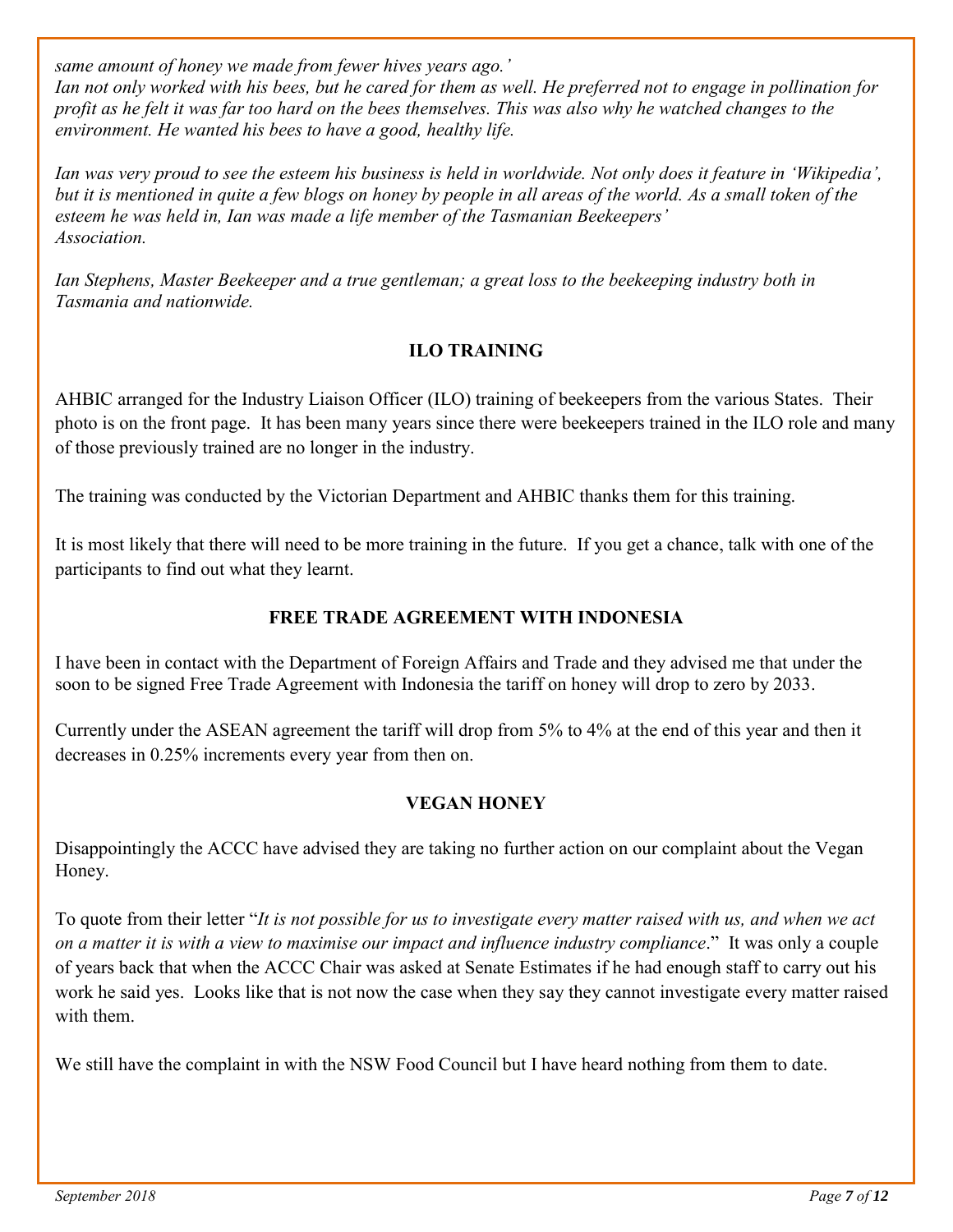#### **EXERCISE BEE PREPARED**

All States and Territories have now completed their exercises. Thank you to those beekeepers who have participated in the exercises.

The Commonwealth Exercise is still to come and then there will be a national review.

There have been several areas identified where there needs to be work carried out or updates made. These will come out at the national review.

#### **AGM DATES**

Annual conferences for 2019, in chronological order, as I currently have them are:-

| New South Wales Apiarists Association             | 16 & 17 May -                   |
|---------------------------------------------------|---------------------------------|
| Queensland Beekeepers Association                 | 30 May - 1 June - Bribie Island |
| Victorian Apiarists Association                   | $4,5 \& 6$ June -               |
| South Australian Apiarists Association            | 13-14 June -                    |
| WA Farmers Federation - Beekeeping Section        | <b>TBA</b>                      |
| Tasmanian Beekeepers Association                  | 28 June - Launceston            |
| Honey Packers and Marketers Association           | <b>TBA</b>                      |
| National Council of Crop Pollination Associations | <b>TBA</b>                      |
| Australian Queen Bee Breeders Association         | <b>TBA</b>                      |
| Australian Honey Bee Industry Council             | 29 June - Launceston            |

Due to AHBIC having to have their changes to the Constitution lodged with the Western Australia Department of Commerce by 30 June, 2019 the Tasmanian Beekeepers Association conference and AHBIC AGM have been brought forward a week from the original dates.

#### **NEW CHEMICAL REGISTRATIONS**

| <b>Application no.:</b><br>Product name:<br>Active constituent/s:<br><b>Applicant name:</b><br><b>Applicant ACN:</b><br>Summary of use: | 111236<br>Sivanto Prime 200 SL Insecticide<br>200 g/L flupyradifurone<br>Bayer Cropscience Pty Ltd<br>000 226 022<br>For the control of macadamia lace bug, banana spotting<br>bug, fruit spotting bug and suppression of scirtothrips in<br>macadamias |  |  |  |
|-----------------------------------------------------------------------------------------------------------------------------------------|---------------------------------------------------------------------------------------------------------------------------------------------------------------------------------------------------------------------------------------------------------|--|--|--|
| Date of registration:                                                                                                                   | 20 August 2018                                                                                                                                                                                                                                          |  |  |  |
| Product registration no.:                                                                                                               | 84727                                                                                                                                                                                                                                                   |  |  |  |
| Label approval no.:                                                                                                                     | 84727/111236                                                                                                                                                                                                                                            |  |  |  |
| <b>Application no.:</b>                                                                                                                 | 116231                                                                                                                                                                                                                                                  |  |  |  |
| Product name:                                                                                                                           | Arysta LifeScience Lambda-Cyhalothrin 250 Insecticide                                                                                                                                                                                                   |  |  |  |
| Active constituent/s:                                                                                                                   | 250 g/L lambda-cyhalothrin                                                                                                                                                                                                                              |  |  |  |
| <b>Applicant name:</b>                                                                                                                  | Arysta Lifescience Australia Pty Ltd                                                                                                                                                                                                                    |  |  |  |
| <b>Applicant ACN:</b>                                                                                                                   | 005 225 507                                                                                                                                                                                                                                             |  |  |  |
| Summary of use:                                                                                                                         | For the control of certain insect pests in cotton, barley,<br>wheat and various field crops                                                                                                                                                             |  |  |  |
| Date of registration:                                                                                                                   | 24 August 2018                                                                                                                                                                                                                                          |  |  |  |
| Product registration no.:                                                                                                               | 86630                                                                                                                                                                                                                                                   |  |  |  |
| Label approval no.:                                                                                                                     | 86630/116231                                                                                                                                                                                                                                            |  |  |  |
|                                                                                                                                         |                                                                                                                                                                                                                                                         |  |  |  |
|                                                                                                                                         |                                                                                                                                                                                                                                                         |  |  |  |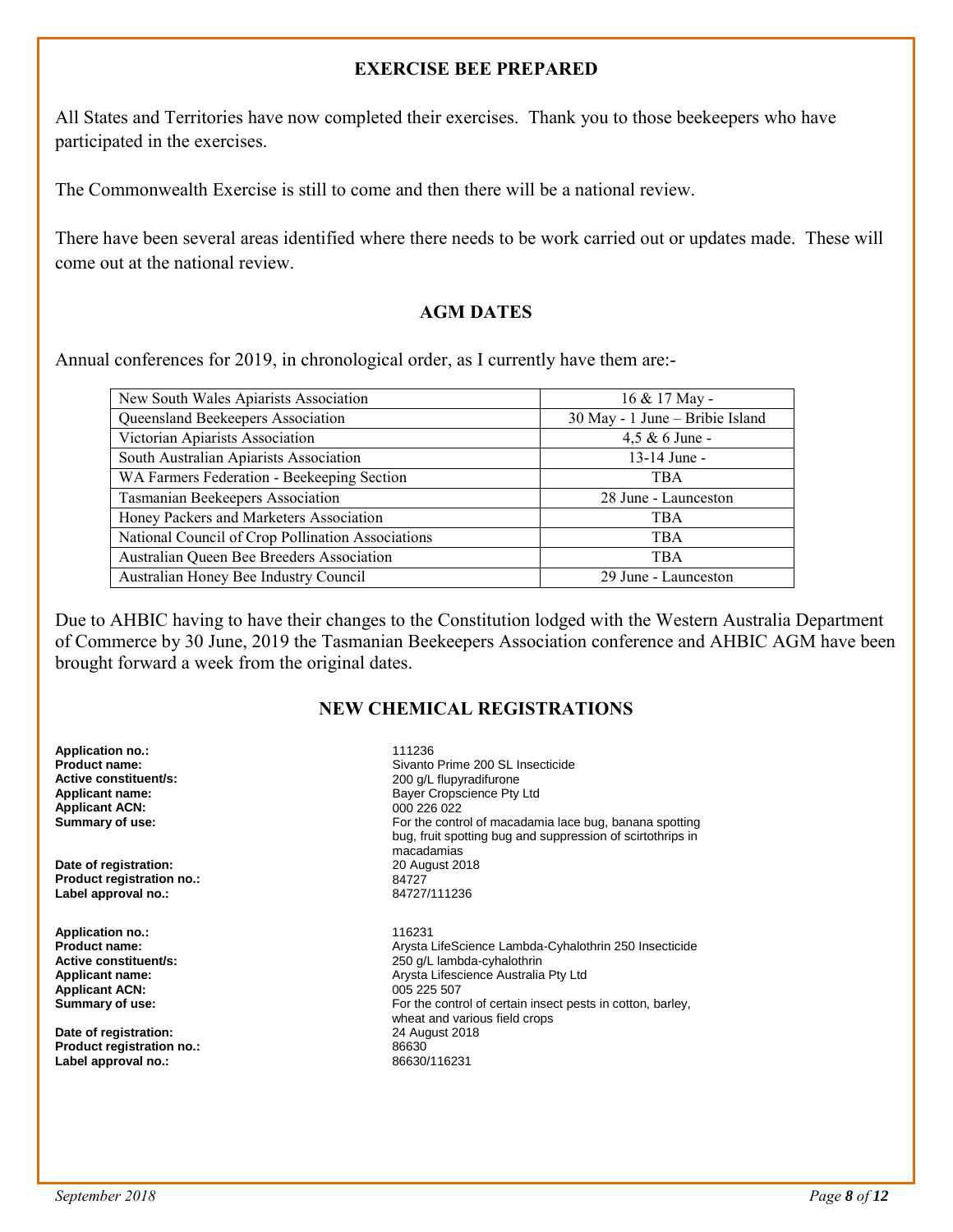**Application no.:** 112809 **Applicant ACN:**<br>Summary of use:

**Date of registration:** 28 August 28 August 28 August 28 August 28 August 28 August 2018 **Product registration no.:** 85276 Label approval no.:

**Application no.:** 109980<br> **Product name:** 2009 11 2009 12 2010 12 2010 12 2010 12 2010 12 2010 12 2010 12 2010 12 2010 12 2010 12 2010 12 20 **Product name:**<br> **Altacor Hort Insecticide**<br> **Active constituent/s:**<br> **Altacor Hort Insecticide**<br> **Active constituent/s: Applicant ACN:** 095 326 891<br> **Summary of variation:** Campion Control Control of To extend us

**Date of variation:** 31 August 2018<br> **Product registration no.:** 69957 **Product registration no.:** 69957 **Label approval no.:** 

**Application no.:** 116563 **Applicant ACN:** 000 632 404<br> **Summary of variation:** Computer Computer Computer To approve a

**Date of variation:** 31 August 2018<br> **Product registration no:** 50745 **Product registration no.:** 50745 Label approval no.:

**Product name: Product name: Imtrade Ellias 300 EC Insecticide**<br> **Active constituent/s:** 2000/L alpha-cypermethrin **Active constituent/s:** <br>**4.300g/L** alpha-cypermethrin <br>**4.300g/L** alpha-cypermethrin <br>**4.300g/L alpha-cypermethrin** <br>1.300g/L alpha-cypermethrin **Imtrade Australia Pty Ltd**<br>090 151 134 For control of a range of insect pests of cereals, cotton, grain legumes, oilseeds, pastures, pome and stone fruits, trees and ornamentals, tobacco and vegetables

**Active constituent/s:** <br>**Applicant name:** <br>**Applicant name:** <br>**Applicant name:** <br>**Applicant name:** <br>**Applicant name:** <br>**Applicant name:** <br>**Applicant A FMC Australasia Pty Ltd Summary of variation:** To extend use to carob moth (*Ectomyelois ceratoniae*) control in almonds<br>31 August 2018

**Product name:** Callington 1-Shot Insecticide **Active constituent/s:** <br>**Applicant name:** <br>**Applicant name:** <br>**Applicant name:** <br>**Applicant name:** <br>**Callington Haven Pty Ltd Applicant name:** Callington Haven Pty Ltd To approve a new label for the registered product 'CALLINGTON 1-SHOT INSECTICIDE' with the label name 'MAXICIDE AUTOMOTIVE INSECTICIDE '<br>31 August 2018

#### **EXPANSION OF THE KNOWN INFECTED AREA OF THE ASIAN BEE**

I have been advised by the Queensland Department of Agriculture and Fisheries (QDAF) that Asian bees have been identified in the Dimbulah area from a swarm in September 2018. This is an extension of the Known Infested Area (KIA). See [https://www.daf.qld.gov.au/\\_\\_data/assets/pdf\\_file/0006/377601/asian-honey-bee](https://www.daf.qld.gov.au/__data/assets/pdf_file/0006/377601/asian-honey-bee-known-infested-area-20180921.pdf)[known-infested-area-20180921.pdf](https://www.daf.qld.gov.au/__data/assets/pdf_file/0006/377601/asian-honey-bee-known-infested-area-20180921.pdf) for a map.

This is within expectations of the spread of the Asian bee in that area.

#### **AGRIFUTURES AUSTRALIA REVIEW**

I received the following note from Dr. Alex Ball who is conducting the AgriFutures Australia review.

"*Thanks to all the people that have made contact and have forwarded the following link to the short survey to industry members. The short survey that contains questions that will help the consultants to provide clearer quantified information in the review. If this could be forwarded to your members or industry participants that would be greatly appreciated.* 

*The link is as follows*.

**[https://www.surveymonkey.com/r/AGRIF2018REV](https://eur01.safelinks.protection.outlook.com/?url=https%3A%2F%2Fwww.surveymonkey.com%2Fr%2FAGRIF2018REV&data=02%7C01%7C%7C88c54751133c497775a908d6018bb340%7C84df9e7fe9f640afb435aaaaaaaaaaaa%7C1%7C0%7C636698096848497163&sdata=UvZNdy2yIbp5g6uDwlvxvoXuCsSK2ceMHyNDiXR13Xo%3D&reserved=0)**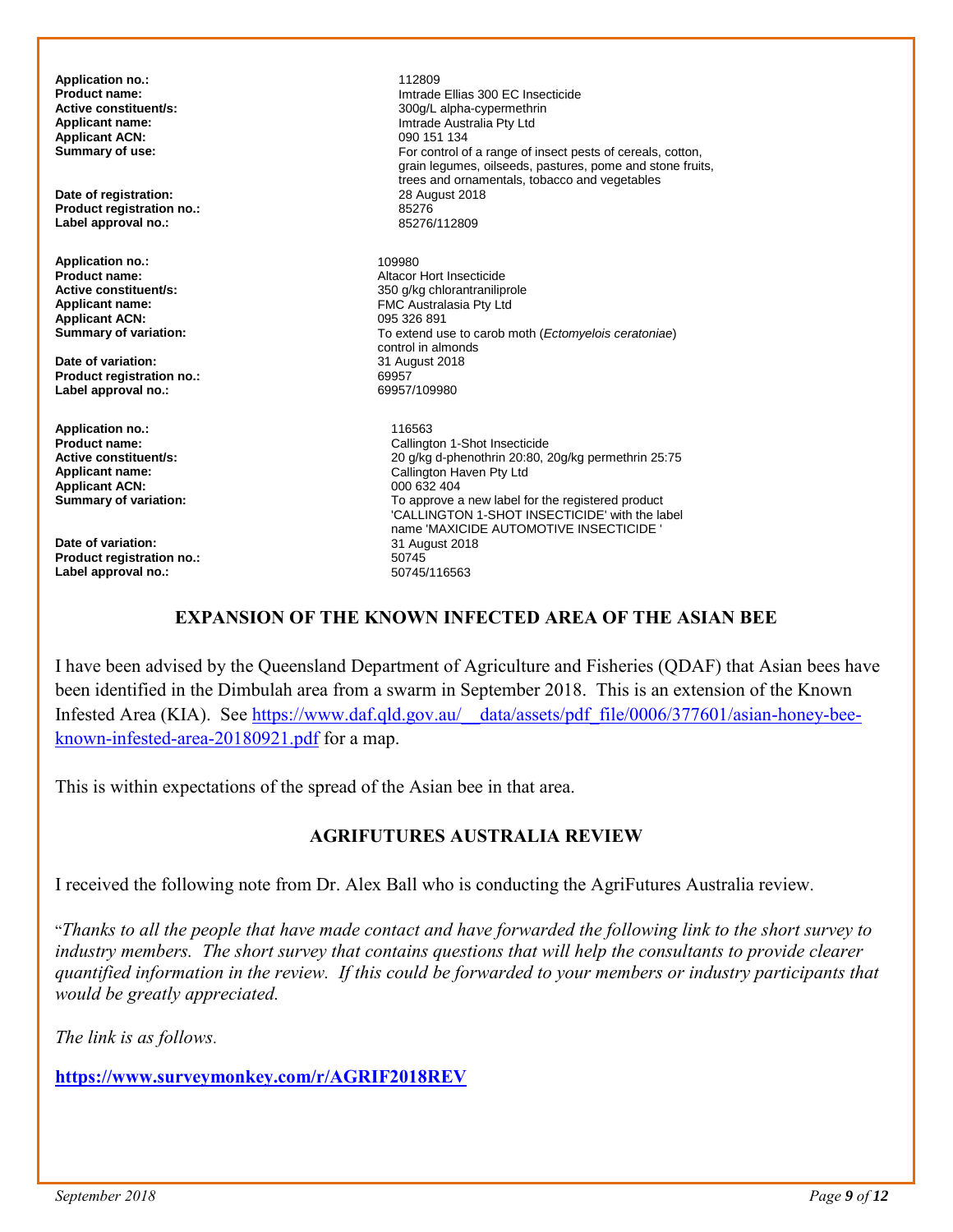#### **WOMEN IN AGRICULTURE**

#### LEADERSHIP DEVELOPMENT SCHOLARSHIPS NOW AVAILABLE: WOMEN IN HORTICULTURE

Funding grants of up to \$10,941 are currently available to women who work in the horticulture sector to support their participation in a leadership development program.

The grants have been allocated as part of a joint funding arrangement between Women & Leadership Australia and Hort Innovation, and provide access to one of three part-time practical courses. Participants will network with women peers and learn a range of skills such as heightened presence and influence, managing team dynamics, driving performance and leading innovation and change.

The grants have been allocated as part of a joint funding arrangement between Women & Leadership Australia and Hort Innovation. This year's funding pool of \$135,386 is part of a five year development project, and demonstrates the commitment of both parties in bringing about gender equity within Australia's horticulture industry.

In the first 18 months of the project, 14 women have graduated or are still participating in the courses that are available.

#### **Expressions of Interest**

Find out more and register your interest by completing the Expression of Interest form here prior to  $7<sup>th</sup>$ December: [www.wla.edu.au/horticulture](http://www.wla.edu.au/horticulture) 

#### **2019 SCIENCE AND INNOVATION AWARDS**

for Young People in Agriculture, Fisheries and Forestry

The applications are now open for one of these awards.

Go to [https://www.grants.gov.au/?event=public.GO.show&GOUUID=8284B931-F725-DC07-](https://www.grants.gov.au/?event=public.GO.show&GOUUID=8284B931-F725-DC07-E00EF14C59335DE6)

[E00EF14C59335DE6](https://www.grants.gov.au/?event=public.GO.show&GOUUID=8284B931-F725-DC07-E00EF14C59335DE6) for further details.

#### **24/7 CRISIS SUPPORT IS AVAILABLE FROM THE FOLLOWING ORGANISATIONS:**

The following information was received from Crop Consultants Australia and they asked if we wished to use it to pass on to our members. As drought is becoming a reality for beekeepers if you need help please contact one of these associations.

**[Lifeline](https://cropconsultants.us2.list-manage.com/track/click?u=e4a366f9f1a91e0442e70db08&id=3cb7623656&e=820667b013)** - 13 11 14

**[Beyond Blue](https://cropconsultants.us2.list-manage.com/track/click?u=e4a366f9f1a91e0442e70db08&id=9d6478e7af&e=820667b013)** - 1300 22 46 36

**[MensLine Australia](https://cropconsultants.us2.list-manage.com/track/click?u=e4a366f9f1a91e0442e70db08&id=54c2f45777&e=820667b013)** - 1300 78 99 78

**[Suicide Call Back Service](https://cropconsultants.us2.list-manage.com/track/click?u=e4a366f9f1a91e0442e70db08&id=8b9c104f15&e=820667b013)** - 1300 659 467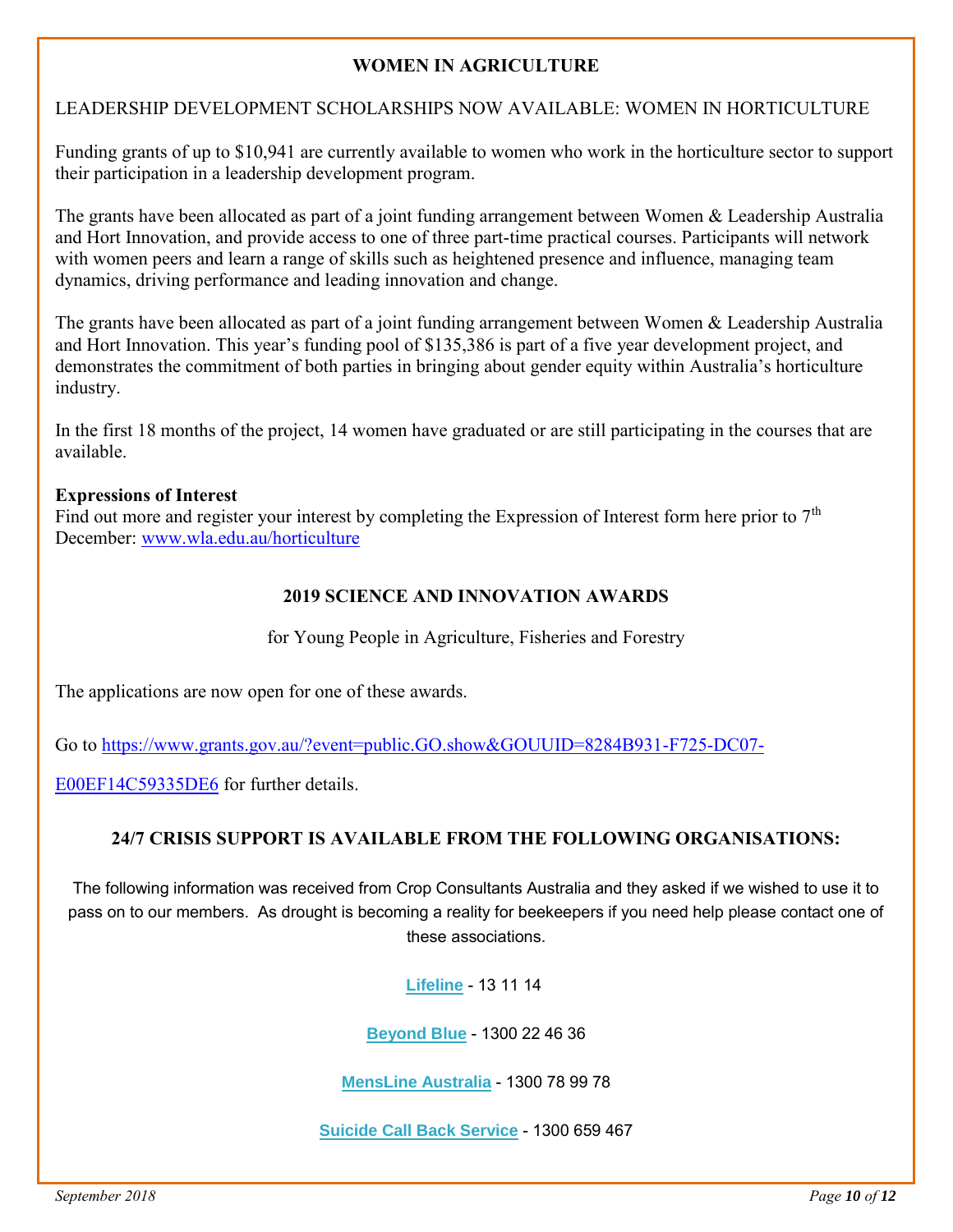#### **The following services may also be of relevance:**

**[www.ifarmwell.com.au](https://cropconsultants.us2.list-manage.com/track/click?u=e4a366f9f1a91e0442e70db08&id=9f4dab0885&e=820667b013)** is a free, online tool kit to help those in the Australian agricultural industry cope effectively with life's challenges and get the most out of every day. It has been developed by Australian farmers in collaboration with a range of organisations from across the agricultural, health, mental health, university and financial sectors.

**[Are You Bogged Mate?](https://cropconsultants.us2.list-manage.com/track/click?u=e4a366f9f1a91e0442e70db08&id=76ff0199c5&e=820667b013)** aims to boost awareness and start a conversation with the broader community about the rising issue of depression and suicide rates among men in rural areas.

**[Beyond Blue](https://cropconsultants.us2.list-manage.com/track/click?u=e4a366f9f1a91e0442e70db08&id=f630486168&e=820667b013)** run a **[NewAccess](https://cropconsultants.us2.list-manage.com/track/click?u=e4a366f9f1a91e0442e70db08&id=a74df54f81&e=820667b013)** program which they deliver remotely – a free counsellor for six sessions to make key changes to your daily life. A special youth program **[Youth Beyond Blue](https://cropconsultants.us2.list-manage.com/track/click?u=e4a366f9f1a91e0442e70db08&id=7e2007d32b&e=820667b013)** is also available.

**[Rural Outreach Counselling Inc](https://cropconsultants.us2.list-manage.com/track/click?u=e4a366f9f1a91e0442e70db08&id=84462956fd&e=820667b013)** provides two levels of out reach: the professional face-to-face and the "MateKeeper" program, which seeks to have key people within communities to be confident first-responders.

**[Mate Helping Mate](https://cropconsultants.us2.list-manage.com/track/click?u=e4a366f9f1a91e0442e70db08&id=b10217a8ee&e=820667b013)** is a self help program to address mental health and wellbeing in rural communities.

**[Black Dog Institute](https://cropconsultants.us2.list-manage.com/track/click?u=e4a366f9f1a91e0442e70db08&id=1a774dcbb6&e=820667b013)** provide mental health information, resources and assessment tools on their website.

**[Tie Up The Black Dog](https://cropconsultants.us2.list-manage.com/track/click?u=e4a366f9f1a91e0442e70db08&id=0555e5745a&e=820667b013)** aim to bring bring better awareness of mental health issues into rural and regional communities. A downloadable Glovebox Guide to Mental Health is available **[here](https://cropconsultants.us2.list-manage.com/track/click?u=e4a366f9f1a91e0442e70db08&id=c134c04018&e=820667b013)**.

**[The Centre for Rural & Remote Mental Health](https://cropconsultants.us2.list-manage.com/track/click?u=e4a366f9f1a91e0442e70db08&id=c56bc75d48&e=820667b013)** provides leadership in rural and remote mental health research, working closely with rural communities and partners to provide evidence-based service design, delivery and education in NSW.

**[Rural & Remote Mental Health](https://cropconsultants.us2.list-manage.com/track/click?u=e4a366f9f1a91e0442e70db08&id=9eb752a483&e=820667b013)** deliver mental health programs and services to people living and working in rural and remote Australia. Their Rural Minds program is a culturally tailored program designed to raise awareness and confidence, grow understanding and ensure the information is embedded at a local level into agricultural and farming communities.

**[CORES](https://cropconsultants.us2.list-manage.com/track/click?u=e4a366f9f1a91e0442e70db08&id=e775e6a9da&e=820667b013)**™ (COmmunity Response to Eliminating Suicide) is a community-based program that educates members of a local community on how to intervene when they encounter a person they believe may be suicidal.

**[SANE Australia](https://cropconsultants.us2.list-manage.com/track/click?u=e4a366f9f1a91e0442e70db08&id=03fccb6292&e=820667b013)** have a website full of mental health information, forums providing online support and connection for people affected by mental illness and easy-to-read, practical guides that have been reviewed by clinicians and members of the community. **Helpline: 1800 187 263** 

**[headspace](https://cropconsultants.us2.list-manage.com/track/click?u=e4a366f9f1a91e0442e70db08&id=cea4b31baf&e=820667b013)** is dedicated to the mental wellbeing of young people (aged between 12-25).

**[Heads Up](https://cropconsultants.us2.list-manage.com/track/click?u=e4a366f9f1a91e0442e70db08&id=cec12ccc03&e=820667b013)** provides a wealth of information about creating mentally healthy workplaces.

**[The National Centre for Farmer Health](https://cropconsultants.us2.list-manage.com/track/click?u=e4a366f9f1a91e0442e70db08&id=c3639b2790&e=820667b013)** provides national leadership to improve the health, wellbeing and safety of farm men and women, farm workers, their families and communities across Australia.